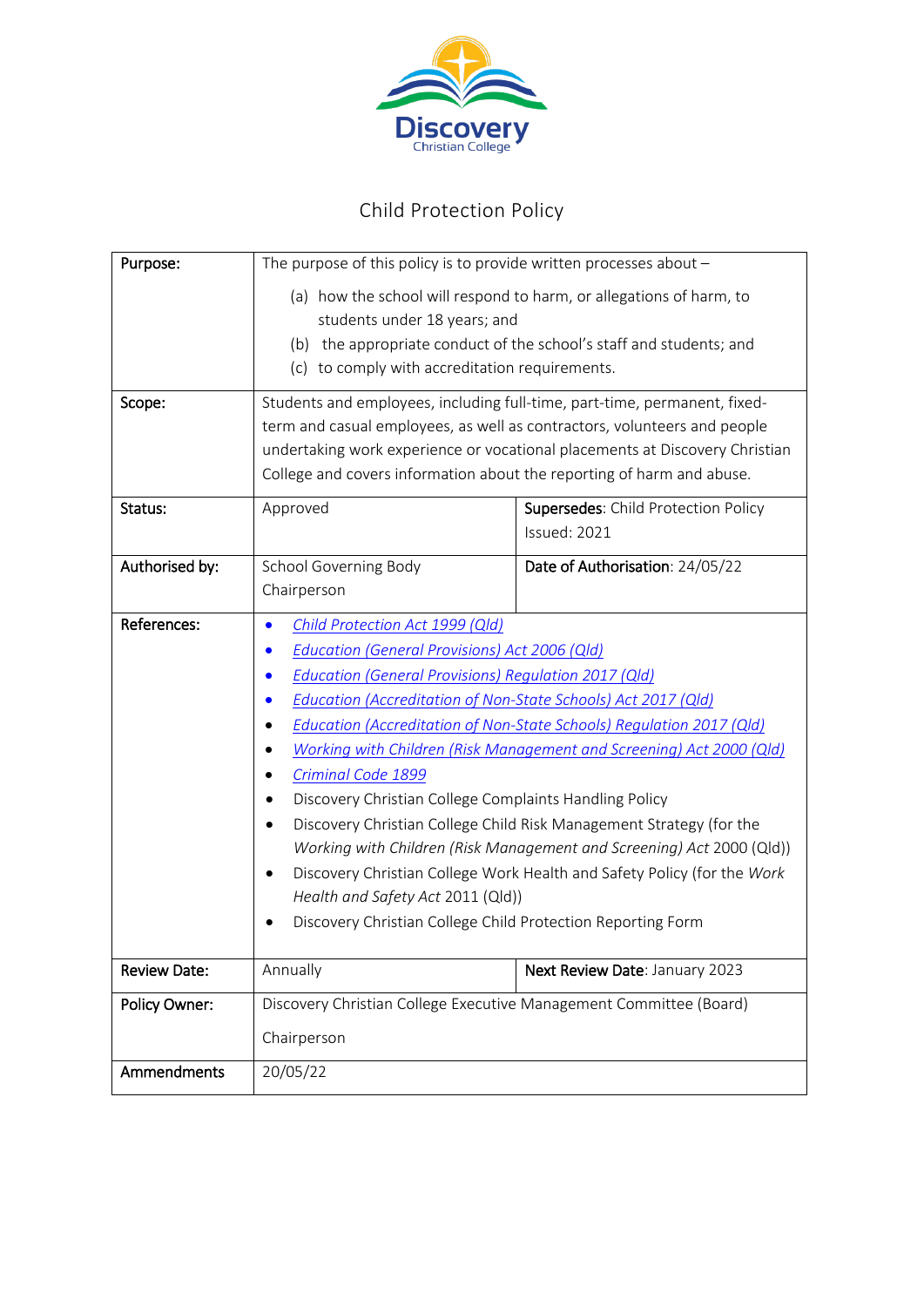# **Definitions**

- Section 9 of the *Child Protection Act* 1999 "Harm", to a child, is any detrimental effect of a significant nature on the child's physical, psychological or emotional wellbeing.
	- 1. It is immaterial how the harm is caused.
	- 2. Harm can be caused by
		- a) physical, psychological or emotional abuse or neglect; or
		- b) sexual abuse or exploitation.
	- 3. Harm can be caused by
		- a) a single act, omission or circumstance; or
		- b) a series or combination of acts, omissions or circumstances.
- Section 10 of the *Child Protection Act* 1999 A "child in need of protection" is a child who
	- a) has suffered significant harm, is suffering significant harm, or is at unacceptable risk of suffering significant harm; and
	- b) does not have a parent able and willing to protect the child from the harm.
- Section 364 of the *Education (General Provisions) Act* 2006 "Sexual abuse", in relation to a relevant person, includes sexual behaviour involving the relevant person and another person in the following circumstances –
	- (a) the other person bribes, coerces, exploits, threatens or is violent toward the relevant person;
	- (b) the relevant person has less power than the other person;
	- (c) there is a significant disparity between the relevant person and the other person in intellectual capacity or maturity.

# **Health and Safety**

The school has written processes in place to enable it to comply with the requirements of the *Work Health and Safety Act 2011* (Qld) and the *Working with Children (Risk Management and Screening) Act 2000* (Qld).

# **Responding to Reports of Harm**

When the school receives any information alleging 'harm'<sup>[1](#page-1-0)</sup> to a student (other than harm arising from physical or sexual abuse) it will deal with the situation compassionately and fairly so as to minimise any likely harm to the extent it reasonably can. This is set out in the school's Child Risk Management Strategy. Information relating to physical or sexual abuse is handled under obligations to report set out in this policy<sup>[2](#page-1-1)</sup>.

# **Conduct of Staff and Students**

All staff, contractors and volunteers must ensure that their behaviour towards and relationships with students reflect proper standards of care for students. Staff, contractors and volunteers must not cause harm to students<sup>[3](#page-1-2)</sup>.

<span id="page-1-0"></span> <sup>1</sup> *Education (Accreditation of Non-State Schools) Regulation 2017 (Qld) s.16(7):* the definition of 'harm' for this regulation is the same as in section 9 of the *Child Protection Act 1999 (Qld)*

<span id="page-1-1"></span><sup>2</sup> *Education (Accreditation of Non-State Schools) Regulation 2017 (Qld) s.16(1)*

<span id="page-1-2"></span><sup>3</sup> *Education (Accreditation of Non-State Schools) Regulation 2017 (Qld) s.16(1)*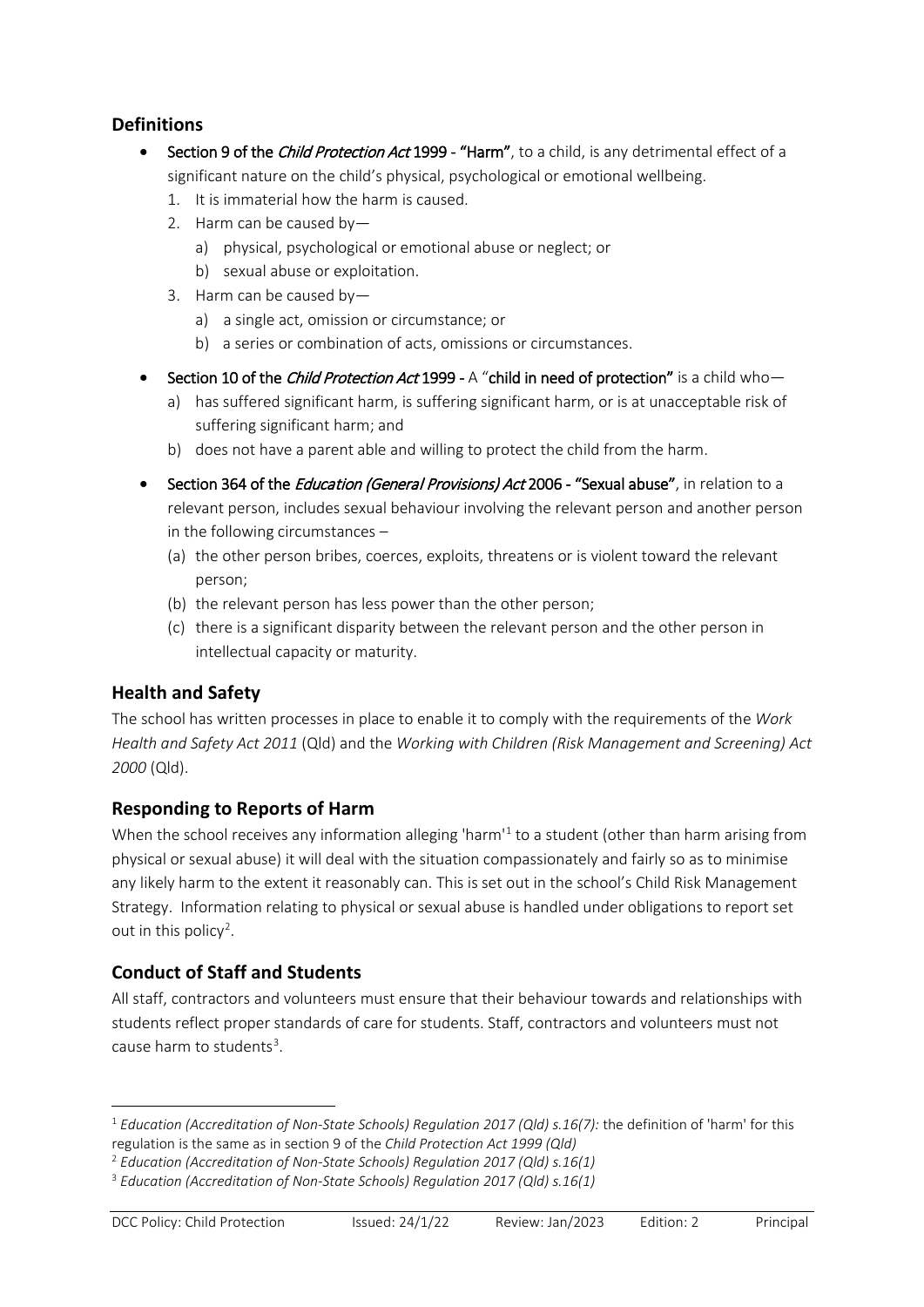# **Reporting Inappropriate Behaviour**

If a student considers the behaviour of a staff member to be inappropriate, the student should report the behaviour to: -

- Jacqueline Newell College Chaplain
- Lee Franssen Head of Primary
- Jon Wilcox Head of Secondary
- Joshua Counsel Principal<sup>[4](#page-2-0)</sup>.

# **Dealing with Report of Inappropriate Behaviour**

A staff member who receives a report of inappropriate behaviour must report it to the principal. Where the principal is the subject of the report of inappropriate behaviour, the staff member must inform a member of the school's governing body<sup>[5](#page-2-1)</sup> (Executive Management Committee). Reports will be dealt with under the school's Complaints Handling Policy.

# **Reporting Sexual Abuse[6](#page-2-2)**

Section 366 of the *Education (General Provisions) Act* 2006 states that if a staff member becomes aware, or reasonably suspects, in the course of their employment at the school, that any of the following has been sexually abused by another person:

- a) a student under 18 years attending the school;
- b) a kindergarten aged child registered in a kindergarten learning program at the school;
- c) a person with a disability who:
	- i. under section 420(2) of the *Education (General Provisions) Act* 2006 is being provided with special education at the school; and
	- ii. is not enrolled in the preparatory year at the school.

then the staff member must give a written report about the abuse or suspected abuse to the principal or to a director of the school's governing body immediately.

The school's principal or the director must immediately give a copy of the report to a police officer.

<u>.</u>

<span id="page-2-0"></span><sup>4</sup> Education (Accreditation of Non-State Schools) Regulation 2017 (Qld) s.16(2) and s.16(3)

<span id="page-2-1"></span><sup>5</sup> *Education (Accreditation of Non-State Schools) Regulation 2017 (Qld) s.16(2)*

<span id="page-2-2"></span><sup>6</sup> *Education (Accreditation of Non-State Schools) Regulation 2017 (Qld) s.16(2)(c)*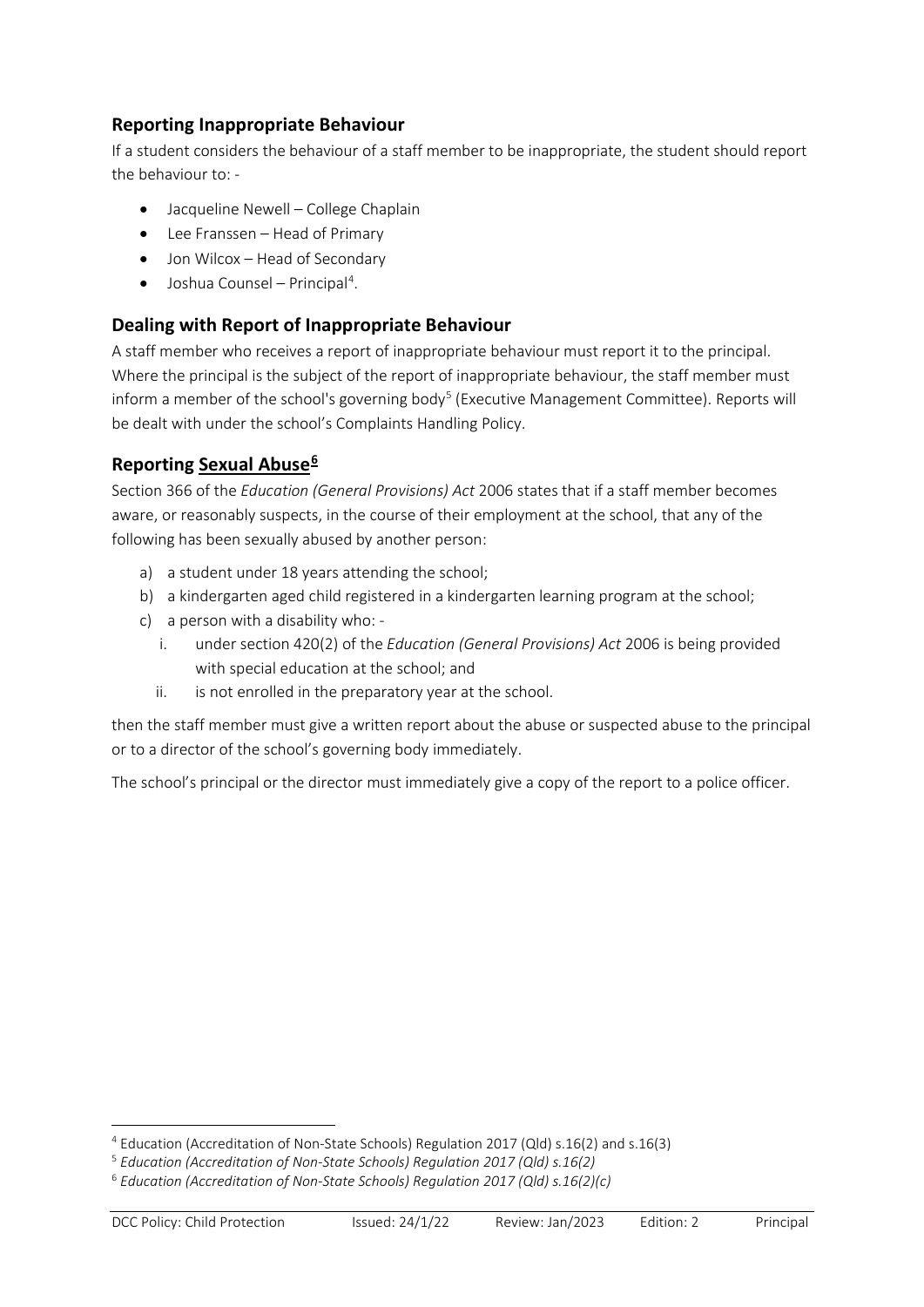If the first person who becomes aware or reasonably suspects sexual abuse is the school's principal, the principal must give a written report about the abuse, or suspected abuse to a police officer immediately and must also give a copy of the report to a director of the school's governing body immediately.

A report under this section must include the following particulars: -

- a) the name of the person giving the report (the *first person*);
- b) the student's name and sex;
- c) details of the basis for the first person becoming aware, or reasonably suspecting, that the student has been sexually abused by another person;
- d) details of the abuse or suspected abuse;
- e) any of the following information of which the first person is aware:
	- i. the student's age;
	- ii. the identity of the person who has abused, or is suspected to have abused, the student;
	- iii. the identity of anyone else who may have information about the abuse or suspected abuse<sup>[7](#page-3-0)</sup>.

### **Reporting Likely Sexual Abuse [8](#page-3-1)**

Section 366A of the *Education (General Provisions) Act* 2006 states that if a staff member reasonably suspects in the course of their employment at the school, that any of the following is likely to be sexually abused by another person: -

- a) a student under 18 years attending the school;
- b) a kindergarten aged child registered in a kindergarten learning program at the school;
- c) a person with a disability who:
	- i. under section 420(2) of the *Education (General Provisions) Act* 2006 is being provided with special education at the school; and
	- ii. is not enrolled in the preparatory year at the school

then the staff member must give a written report about the suspicion to the principal or to a director of the school's governing body immediately.

The school's principal or the director must immediately give a copy of the report to a police officer.

If the first person who reasonably suspects likely sexual abuse is the school's principal, the principal must give a written report about the suspicion to a police officer immediately and must also give a copy of the report to a director of the school's governing body immediately.

 $\overline{a}$ 

<span id="page-3-0"></span><sup>7</sup> *Education (General Provisions) Regulation 2017 (Qld) s.68*

<span id="page-3-1"></span><sup>8</sup> *Education (Accreditation of Non-State Schools) Regulation 2017 (Qld) s.16(2)(c)*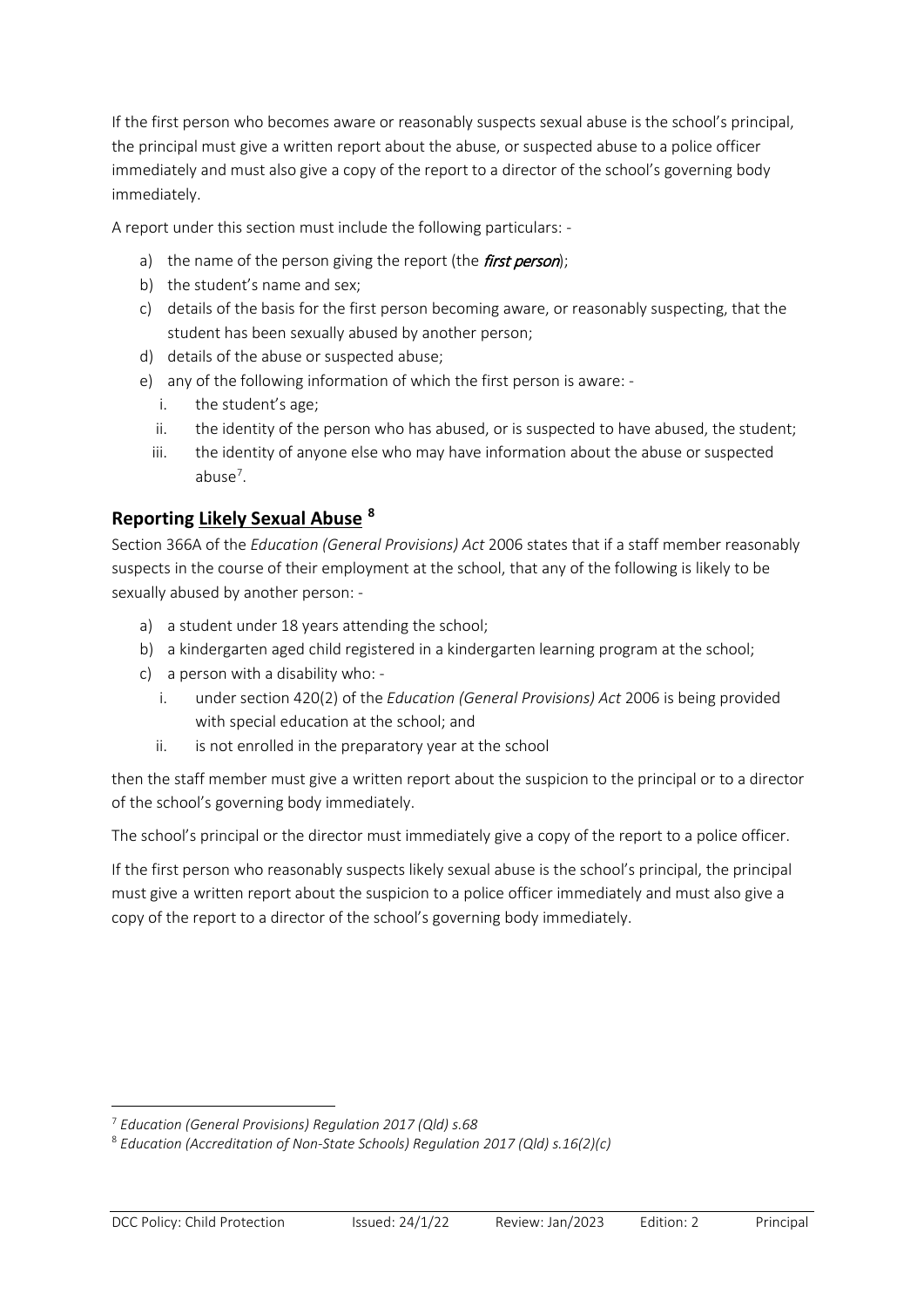A report under this section must include the following particulars: -

- a) the name of the person giving the report (the *first person*);
- b) the student's name and sex;
- c) details of the basis for the first person reasonably suspecting that the student is likely to be sexually abused by another person;
- d) any of the following information of which the first person is aware:
	- i. the student's age;
	- ii. the identity of the person who is suspected to be likely to sexually abuse the student;
	- iii. the identity of anyone else who may have information about suspected likelihood of abuse<sup>[9](#page-4-0)</sup>.

# **Reporting Physical and Sexual Abuse [10](#page-4-1)**

Under Section 13E (3) of the *Child Protection Act* 1999, if a doctor, a registered nurse, a teacher or an early childhood education and care professional forms a 'reportable suspicion' about a child "in the course of their engagement in their profession", they must make a written report.

A reportable suspicion about a child is a reasonable suspicion that the child: -

- a) has suffered, is suffering, or is at unacceptable risk of suffering, significant harm caused by physical or sexual abuse; and
- b) may not have a parent able and willing to protect the child from the harm.

The doctor, nurse, teacher or early childhood education and care professional must give a written report to the Chief Executive of the Department of Children, Youth Justice and Multicultural Affairs (or another department administering the *Child Protection Act* 1999). The doctor, nurse, teacher or early childhood education and care professional should give a copy of the report to the principal.

A report under this section must include the following particulars: -

- a) the child's name and sex;
- b) the child's age;
- c) details of how to contact the child;
- d) details of the harm to which the reportable suspicion relates;
- e) particulars of the identity of the person suspected of causing the child to have suffered, suffer, or be at risk of suffering, the harm to which the reportable suspicion relates;
- f) particulars of the identity of any other person who may be able to give information about the harm to which the reportable suspicion relates $^{11}$ .

#### Child Safety Regional Intake Service Contact Details

#### Bundaberg Child Safety Service Centre

Address: Level 1, Queensland Government Building46 Quay Street Bundaberg Qld 4670

Postal address: PO Box 1047Bundaberg Qld 4670

Phone: (07) 4154 9700 or; outside hours: 1800 177 135

<u>.</u>

<span id="page-4-0"></span><sup>9</sup> *Education (General Provisions) Regulation 2017 (Qld) s.69*

<span id="page-4-1"></span><sup>10</sup> *Education (Accreditation of Non-State Schools) Regulation 2017 (Qld) s.16 (2)(d)*

<span id="page-4-2"></span><sup>&</sup>lt;sup>11</sup> See Child Protection Regulation 2011 (Qld) s.10 "Information to be included in report to chief executive"